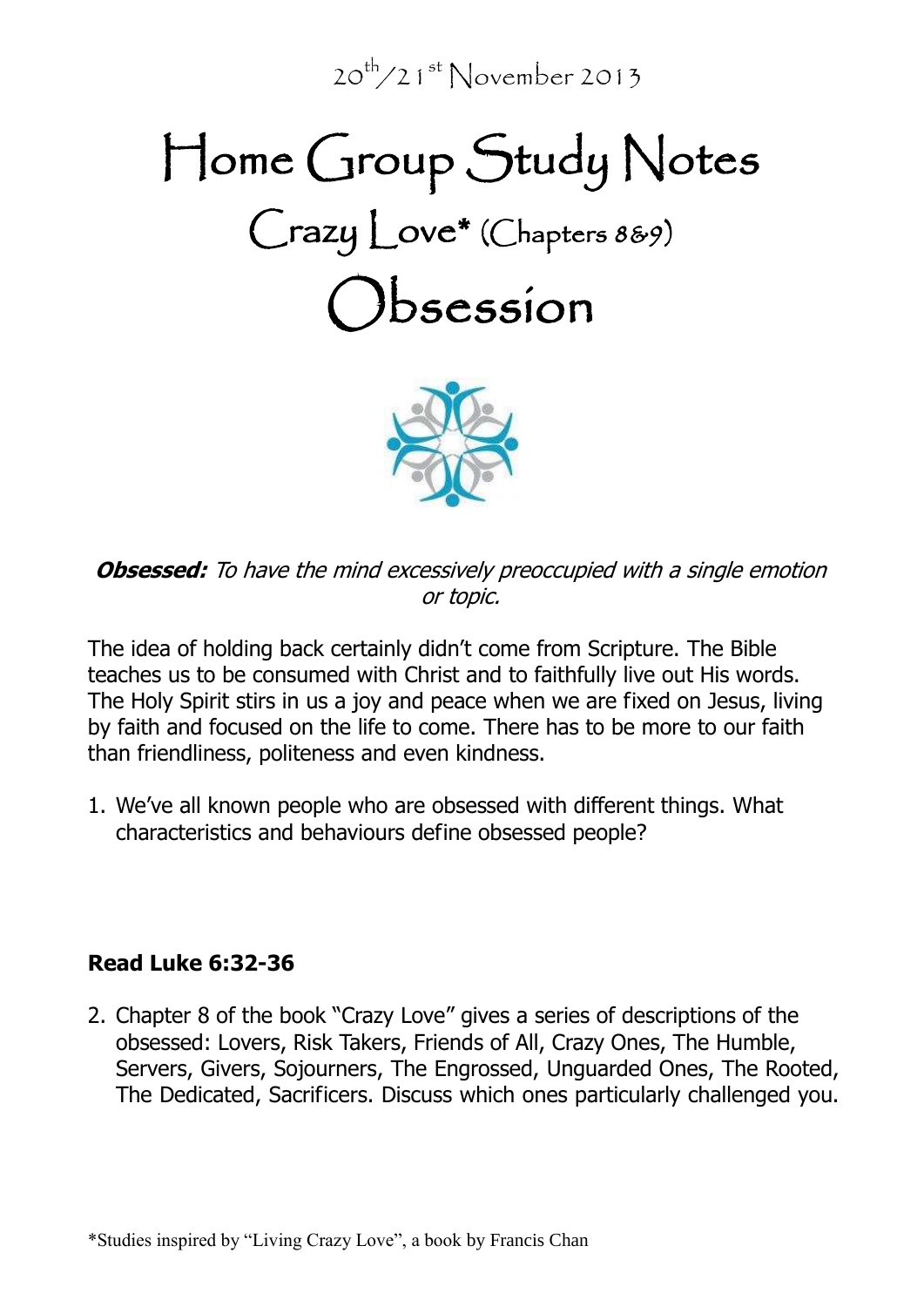# $20^{th}/21^{st}$  November 2013

#### **Read Luke 14:12-14**

This is Christ's Love - He gave us something for which we can never repay Him, and then He asks us to keep giving like He gives.

3. Would you say that you place your personal comfort and safety above what God may want to do in you and through you? What risks might God might be calling you to take?

# **Watch the Crazy Love DVD/Video Resource for session 8**

4. Describe what your gathering of Christians would look like if you began to live the type of obsessed Christian life that characterised the early church. Try to be both practical (be specific) and imaginative (think outside the box).

5. How can you join together with and commit to the other Christians in your life so that you can help one another to live this type of devoted life?

# **Who really lives that way?**

Francis Chan says: "At this point, you may have the feeling that devoting yourself wholeheartedly to God is a noble goal but that it's unrealistic and you'll never reach that point. I understand this concern. I have never reached a point where I felt as though I had reached my goal. As the Holy Spirit works in us, we will always be growing – and we will always have further to go".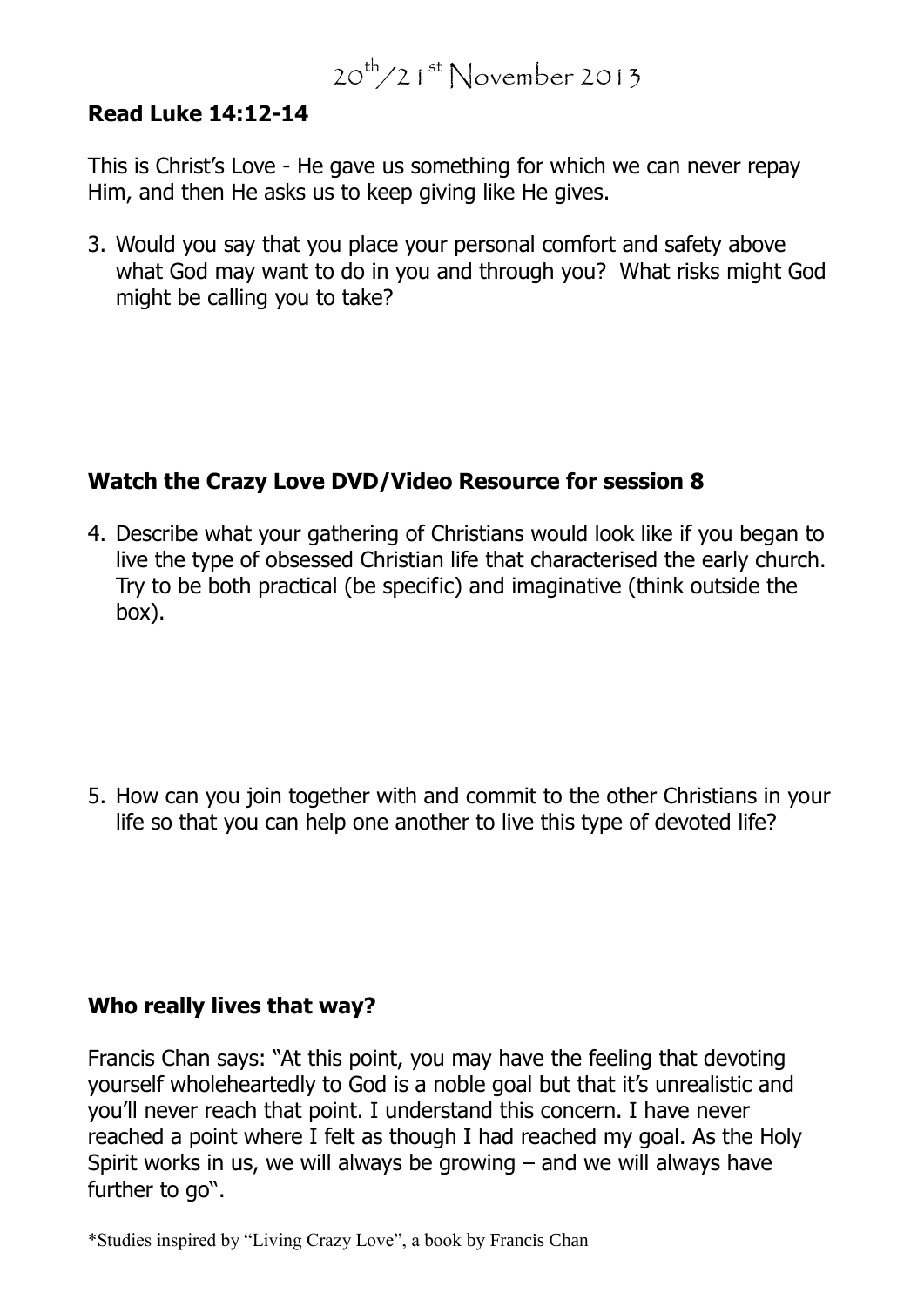Paul said, "Not that I have already obtained this or am already perfect, but I press on" (Phil. 3:12)

# **Watch the Crazy Love DVD/Video Resource for session 9**

6. Who has God put in your life who serves as a good example of what it means to follow Jesus? What character qualities, activities and attitudes do these people possess that you would like to imitate in your own life?

# **Read James 5:13-18**

7. Why does James refer to Elijah in this passage? What point is he making?

8. What fears do we have in our lives that prevent us from following God fully? What do you think God would say to those fears (if you can think of any Scripture that applies here, write it down).